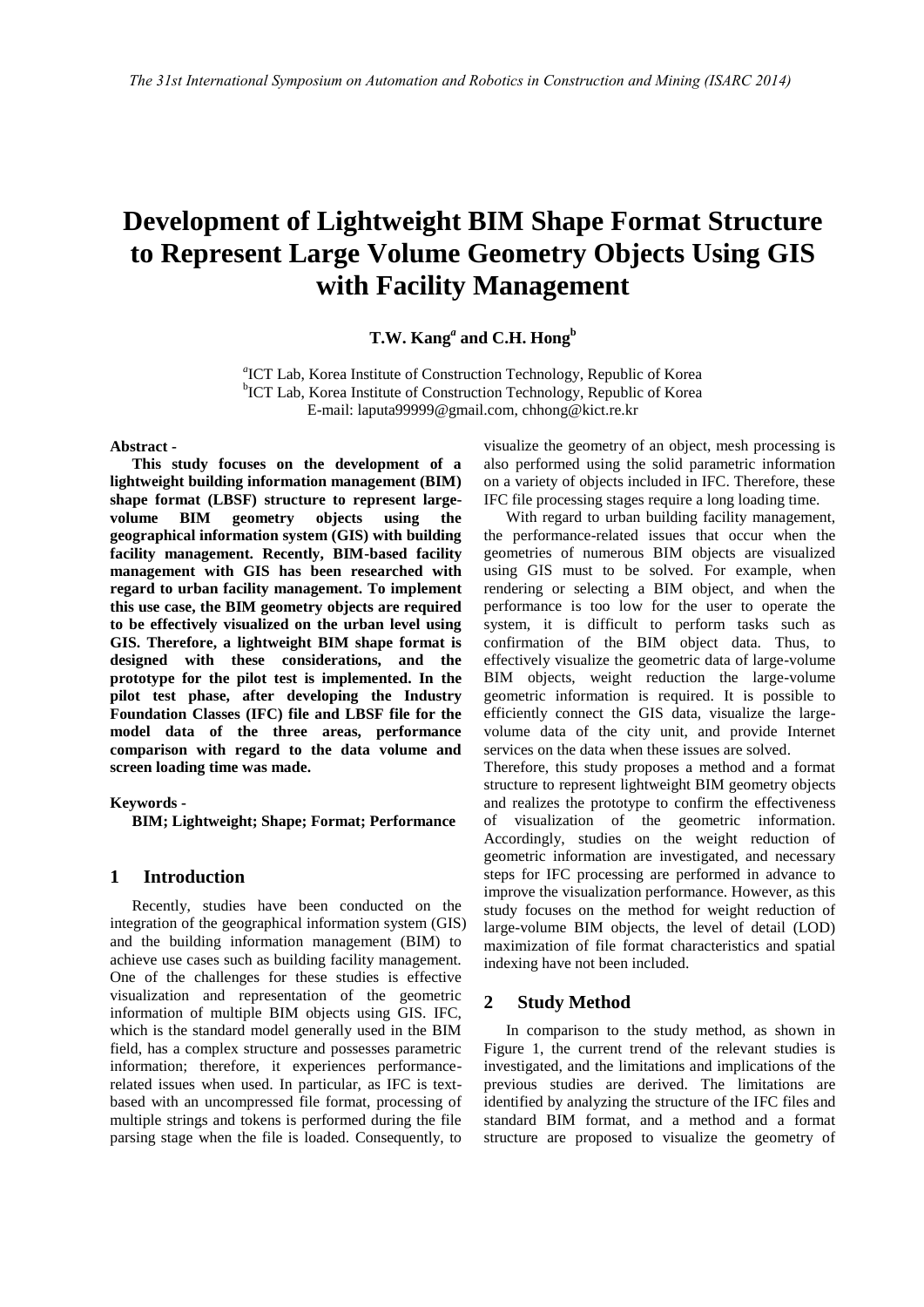large-volume urban facility objects that are represented by GIS-based urban facility management. Subsequently, the structure of lightweight BIM shape format (LBSF) is defined, and the class and component structure for LBSF assistance are proposed. To confirm the performance of the proposed format structure, a program is developed, and a pilot test is conducted.

By using three samples in the pilot test, we compare the three methods including the conventional method and the two proposed methods in which weight reduction of geometric information has been performed. The verification methods by sample are tested with regard to the loading time, memory usage, and frames per second (FPS) indexes.



Figure 1. Research flow

### **3 Current Status of Relevant Studies**

Few studies on the visualization of large-volume object shapes have been conducted in the BIM field. In the product lifecycle management (PLM) field, which is similar to the BIM field, the method to effectively visualize the geometric information on large-volume objects has been widely studied.

Studies on promoting Web-based cooperation using large-volume shape data created in CAE/CAI were also carried out, and the methodology and data structure to reduce and visualize the created data for Web-based cooperation were investigated [1]. In the applied method, the mesh was simplified under certain conditions to reduce the weight of the parts that had an insignificant influence on the shape mesh analysis. As mesh simplification was only performed on the mesh that was output as the analytic result, the objectives of these studies are different from that of the building facility

management.

Except the abovementioned studies, those on smooth data exchange through the weight reduction of analytic data using the JT format and the JT Toolkit were conducted [5]. Moreover, studies on using the Graphic Process Unit (GPU) and applying the mesh simplification method to eliminate the hidden surfaces for virtual factory simulation and three-dimensional (3D) data weight reduction were conducted. In the study on the 3D visualization using CityGML [11], the model shape was visualized through WebGL, which supports the 3D acceleration function of the GPU. However, the improvement of the visualization performance through the data format was not considered in that study. In another study related to WebGL [12], a lightweight structure considering data compression and data streaming was proposed, whereas LOD processing required to visualize BIM object shapes using GIS was not considered.

Further, in the PLM field, IGES and STEP, the international standards focusing on information exchange, were criticized for their significant size and inefficiency [7]. Therefore, lightweight visualization data formats such as JT, U3D, and 3D-XML, which are used for the common PLM, have been used.

With regard to the formats used for common PLM, JT was developed through the Jupiter Project by HP and the Engineering Animation Inc., for efficient shape visualization, in 1998 [9]. However, while providing data compression and LOD technologies, JT includes the B-Rep structure, attribute data, and complex format structure. Therefore, practical application of the format requires purchase of license and a development tool. U3D is the standard format announced in the 3D industry forum in which 24 companies on the basis of Intel participated in 2004. Although gradual viewing is provided through data streaming in the download process, speed degradation due to additional operations for mesh separation was pointed out [10]. 3D-XML proposed by Dassault has a simple structure as it only manages a vertex, a phase, and additional information.

According to the relevant studies mainly conducted in the PLM field, the method and structure required to effectively visualize large-volume BIM shape data in terms of building facility management have been rarely researched upon, and it is difficult to directly use the solutions of previous studies owing to various issues such as license.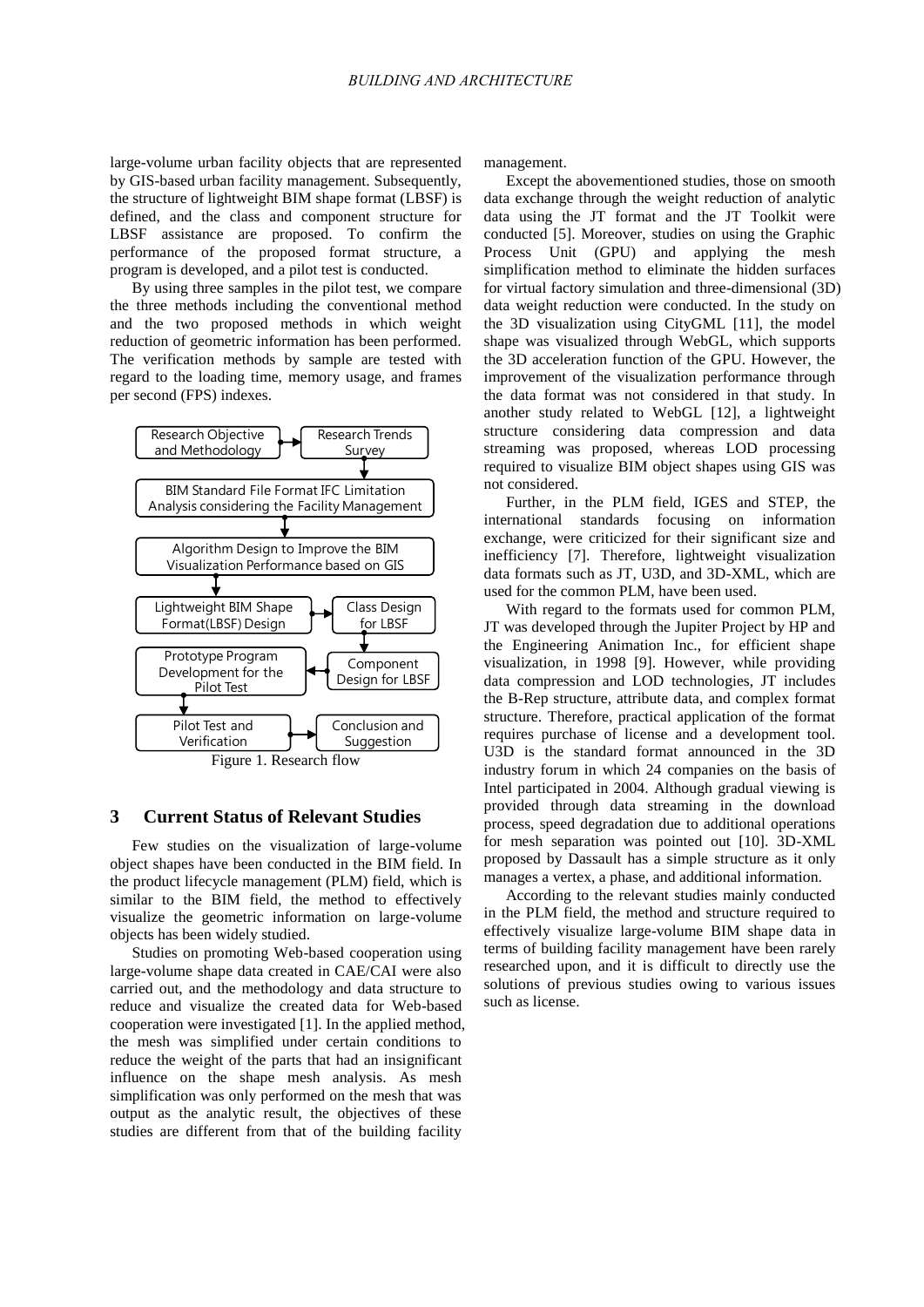# **4 Limitations and Considerations in the Case of Using the IFC Files and the BIM Standard Format with Facility Management**

In March 2013, the buildingSMART alliance, a standards organization whose objective is to improve the exchange of information on architecture and construction, officially announced IFC4, the BIM standard format. It is the upgraded version of IFC 2x3, and various problems of the previous version have been solved. IFC has an object-oriented structure, and the buildingSMART alliance is continuously promoting standardization activities to exchange information on construction. The objective of the IFC4 modeling is to eliminate the ambiguity of the information structure, and the performance was enhanced, which included irregular model representation through the NURBS support, GIS connection through the coordinate system support, and improvement of the 4D/5D information models. With regard to data weight reduction, a reduction of 14% was achieved by decreasing the number of XML tags used in the ifcXML format and merging individually defined data nodes into groups in order to simplify them in the form of the data list [8].

We have attempted to improve the visualization performance of IFC4 through data weight reduction. However, the information required for visualization should be calculated because the focus is on representing parametric models and exchanging information. For example, additional mesh processing operations are required to visualize the walls and roofs that are represented as mathematical parameters.



Figure 2. IFC model visualization algorithm

Figure 2 shows the algorithm used to analyze the method to extract objects of the IFC files and visualize the geometric information on each object.

For expressing the geometric information, the IFC files represent the local coordination reference system in the graph-based classification structure mainly used in Open GL. Therefore, after obtaining the objects through IFC parsing, the local coordination reference system should be converted into the world coordination reference system for calculation. Subsequently, by using the parametric information mathematically expressed in each object shape, mesh processing is performed, and LOD is calculated to estimate the appropriate visualization performance. For LOD, the mesh simplification method mentioned in Chapter 3 is used. Most simplification methods focus on removing the peak, corner, and side, which consist of the mesh, as per the requirement. Further, the mesh of the obtained LOD is rendered on a screen using a rendering engine such as OpenGL to visualize the object shape.

In the entire process, a significant number of geometric calculations are involved, and these operations comprise significant information and calculations that need not be considered for building facility management.

The following information is particularly unnecessary from the perspective of management and operation:

 1. The local coordination reference system of the object

 2. Parametric information for mesh generation of the object

The relevant C, D, and E stages are unnecessary unless shape modeling is required. Moreover, the stage of parsing IFC includes the processing of numerous character strings and syntactic analysis. When these parts are processed in advance, the speed of loading GIS-based BIM objects of various building facilities is increased. Accordingly, the algorithm that creates geometric information to be processed in advance in the IFC visualization stage and the format that includes this information are designed. Furthermore, the LBSF component and class structure are proposed.

## **5 Design of the Lightweight BIM Object Shape Model**

### **5.1 Algorithm Design**

On the basis of the considerations derived in Chapter 4, the algorithm that converts the parametric BIM shape data into an exterior surface has been designed as shown in Figure 3.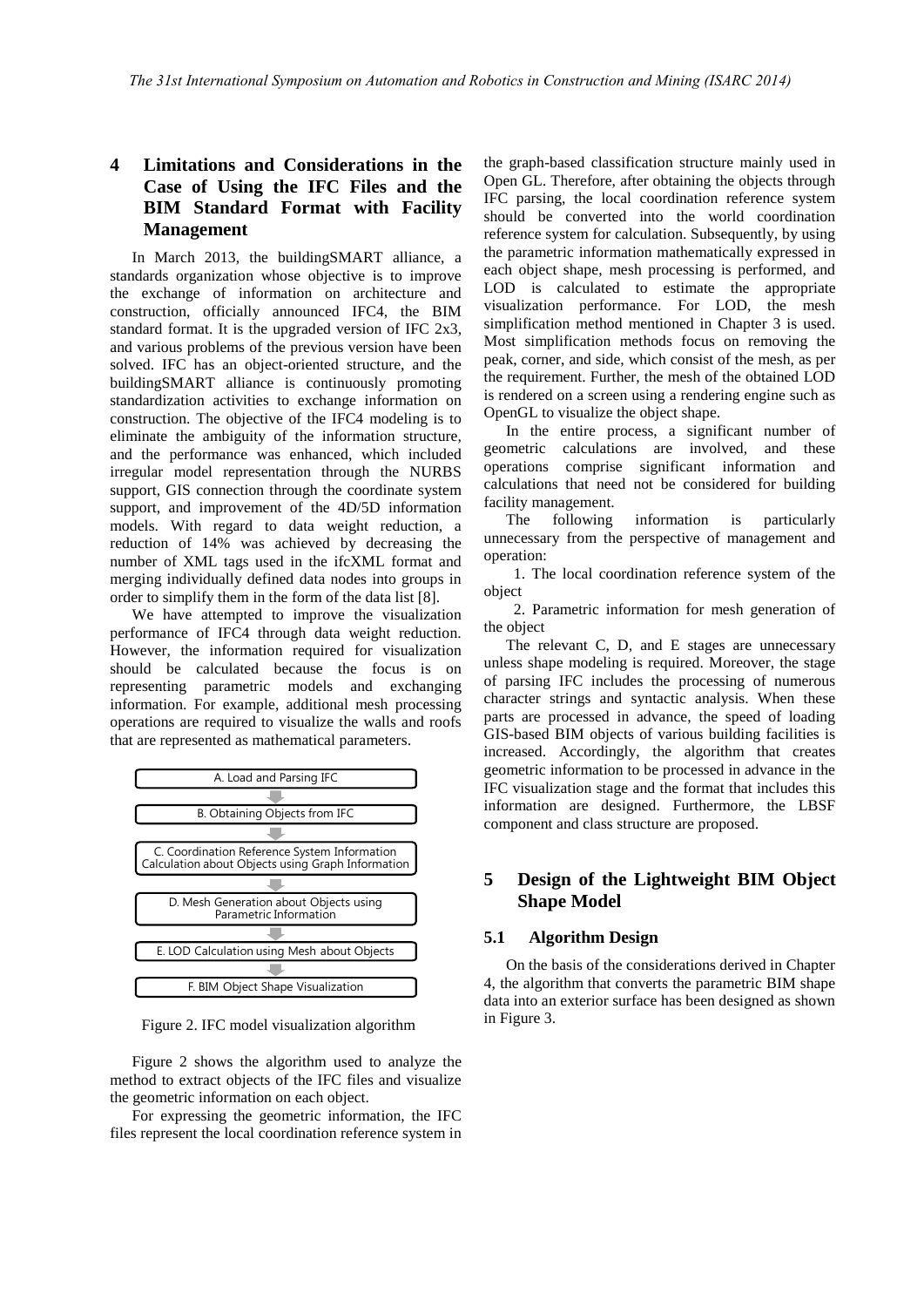

Figure 3. File format conversion algorithm from IFC

The conversion of the world coordination reference system and the creation of modeling information, which are unnecessary operations in terms of building facility object management, are calculated in advance, and the LOD is also obtained using the mesh simplification method.

To create a mesh of certain shape, the process of transforming a curved surface with a curvature into a mesh is required. The accuracy of the mesh is expressed by the number of segments in which the curves are approximated as straight lines as follows:

$$
S_N = f(r)
$$

The f() function determines  $S_N$  by applying the following rules:

if  $r < 0.03$ , then  $S_N = 4$ else if  $r < 0.05$ , then  $S_N = 6$ else if  $r < 0.1$ , then  $S_N = 8$ else if r < 0.5, then  $S_N = 10$ else S<sub>N</sub> = 36  $\times$   $\frac{a}{a}$  $\pi$ 

The accuracy of the curved surface expressed by the mesh varies according to the determined  $S_N$ . However, the issue of shape accuracy is not considered in the research range of this study because the objective of this study is to improve the visualization performance in terms of urban facility management.

For smooth services of large-volume data, the concept of LOD processing by CityGML, which is related to the improvement of visualization performance, is considered by extracting the exterior surface information. When the BIM objects are visualized in the practical GIS, the loaded LBSF files converted from the IFC format are used.

As shown in Figure 4, the algorithm for extracting the exterior surface data is employed by placing cameras to focus on the central point of the BIM shape for data on each surface and then examining the surface data located around the BIM shape. However, this method cannot properly extract the exterior surface data when certain surface information is not observed by the camera in curved or complex surfaces, and therefore, it is necessary to improve this method.



Figure 4. Exterior surface extraction method

### **5.2 Design of the File Format**

The file format is designed to satisfy the following requirements:

- 1. Visualization performance: geometric calculations should be minimized during visualization. For this, the surface information calculated in advance is used, and the file format should manage LOD.
- 2. Minimization: the file size should be minimized.
- 3. Elimination of redundancy: the data repeatedly shown in the file format should be separated and referred to as the index
- 4. Compressibility: factors with similar properties in the file format are managed as groups to easily facilitate compression and decompression within the groups.

The structure of the file format comprises four main parts as shown in Figure 5.

| Header               |
|----------------------|
| Object Index         |
| <b>Spatial Index</b> |
| Geometry             |

Figure 5. File format of the overall structure

The header includes information such as the file version, location, direction, and number of objects. The object index manages the LOD chunk list to consider the visualization performance. The spatial index enables the octree nodes to manage objects only to represent the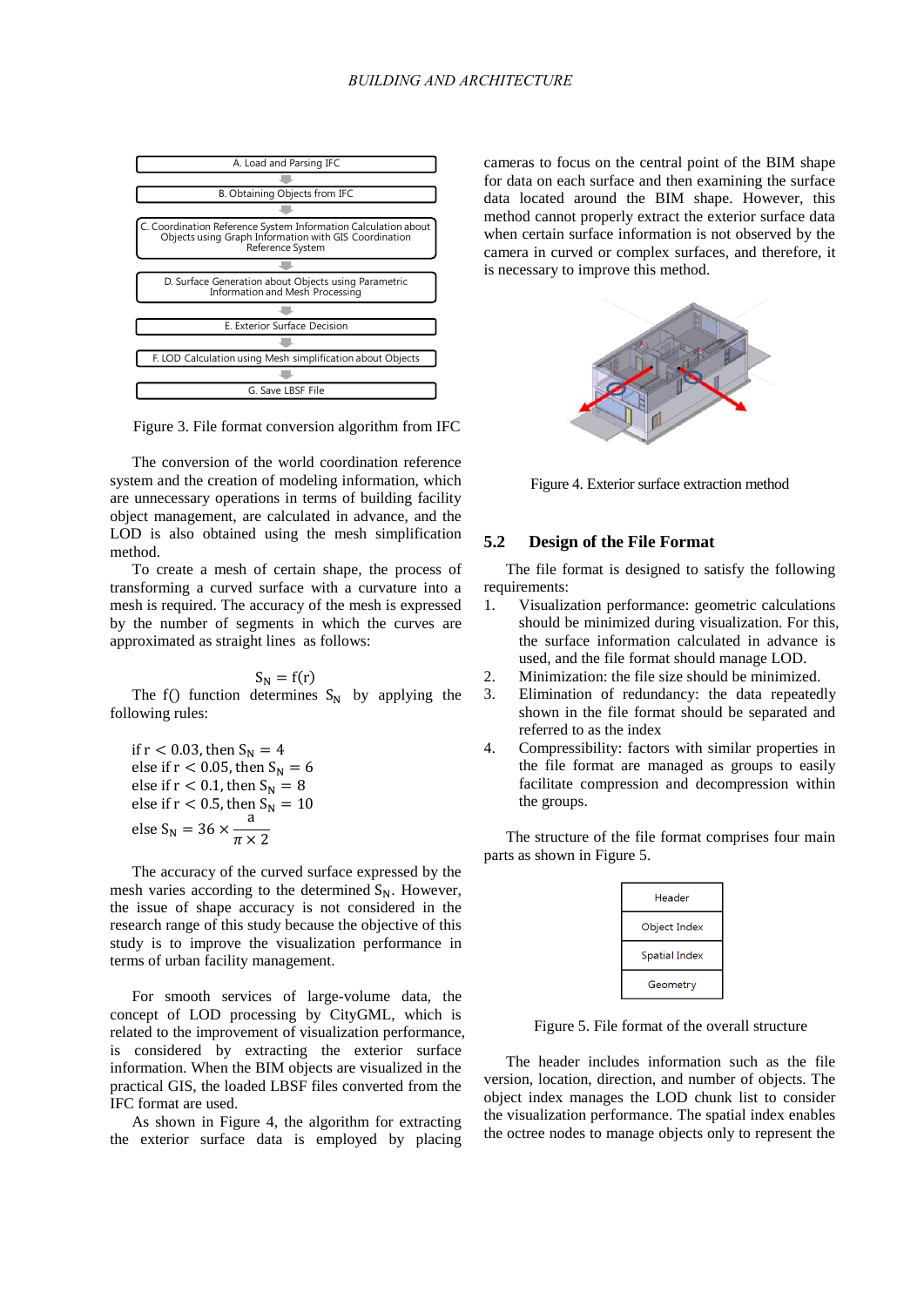| Table 1. Header structure |            |                 |                  |  |
|---------------------------|------------|-----------------|------------------|--|
| Data                      |            | Length          |                  |  |
| Type                      | Name       | (Byte)          | Description      |  |
| char                      | Signatur   | 10              | File<br>format   |  |
|                           | e          |                 | signature        |  |
| char                      | Version    | 3               | Version          |  |
| string                    | File       | 255             | File name        |  |
|                           | name       |                 |                  |  |
|                           | Object     | $\overline{4}$  |                  |  |
| integer                   | count      |                 | Object count     |  |
|                           | <b>LOD</b> | $\overline{4}$  | LOD count        |  |
| integer                   | count      |                 |                  |  |
| bool                      | $Is-$      | 1               | Exterior surface |  |
|                           | Exterior   |                 | flag             |  |
| vector                    | Locatio    | $20 = 8 +$      | Object location  |  |
|                           | n          | $8 + 4$         |                  |  |
| vector                    | Orientati  | $12 = 4 \times$ | Object           |  |
|                           | on         | 3               | orientation      |  |
|                           |            |                 |                  |  |
| vector                    | Scale      | $12 = 4 \times$ | Object scale     |  |
|                           |            | 3               |                  |  |
|                           | Boundi     | $48 = 8 \times$ | Object           |  |
| rect3d                    | ng box     | 6               | maximum          |  |

visualized areas. The geometry comprises a list of actual coordinates of the surface data that represent the objects. The detailed structure of the header is as follows.

The structure of the object index is as follows. Considering expandability, the LOD degree of the object can vary depending on the purpose of the application.

| Object 1                                    | Object 3<br>Object 2 |                  | Object 4 |  |                  | Object N               |  |
|---------------------------------------------|----------------------|------------------|----------|--|------------------|------------------------|--|
| LOD <sub>0</sub><br><b>IOD1</b><br>$\cdots$ |                      |                  |          |  | LOD <sub>N</sub> |                        |  |
| Object 1                                    | LOD <sub>0</sub>     | LOD <sub>1</sub> |          |  | LOD <sub>N</sub> | <b>Center Position</b> |  |
| Object 2                                    | LOD <sub>0</sub>     | LOD <sub>1</sub> |          |  | LOD N            | <b>Center Position</b> |  |
|                                             |                      |                  |          |  |                  |                        |  |
| <b>Object N</b>                             | LOD <sub>0</sub>     | LOD <sub>1</sub> |          |  | LOD N            | <b>Center Position</b> |  |

Figure 6. Object and LOD structure

Table 2 shows the structure of the head that manages general information on the LOD including the LOD degree and the start position and length of geometric information.

Table 2. LOD general information structure

| Data<br>Type | Name     | Length<br>(Byte) | Description              |  |
|--------------|----------|------------------|--------------------------|--|
| byte         | LOD-     |                  | Index<br>of<br>I evel    |  |
|              | Level    |                  | LOD                      |  |
|              | Start-   | 4                | <b>Start</b><br>Geometry |  |
| long         | Position |                  | Position                 |  |
| long         | Length   | 4                | Geometry length          |  |

The information structure of the objects such as LOD is summarized in Table 3. General information on LOD and the start and end positions of the object vary according to the number of objects.

Table 3. Object information structure

| Data<br>Type | Name                                             | Length<br>(Byte) | Description                      |
|--------------|--------------------------------------------------|------------------|----------------------------------|
| string       | GUID<br>(Global<br>unique<br><i>identifier</i> ) | 22               | Object GUID                      |
| long         | Start<br>position                                | 4                | Start position in<br>file stream |
| long         | End<br>position                                  | 4                | End position in<br>file stream   |
| LOD          | LOD                                              | Variables        | LOD data stream                  |

The structure of spatial indexing is not determined in this study; however, the area for relevant information is allocated in the format structure for further expandability.

The format structure of the geometry, summarized in Table 4, comprises a list of information that represents geometric shapes by a unique ID and LOD in the form of surface data comprising that of the peak, corner, and side.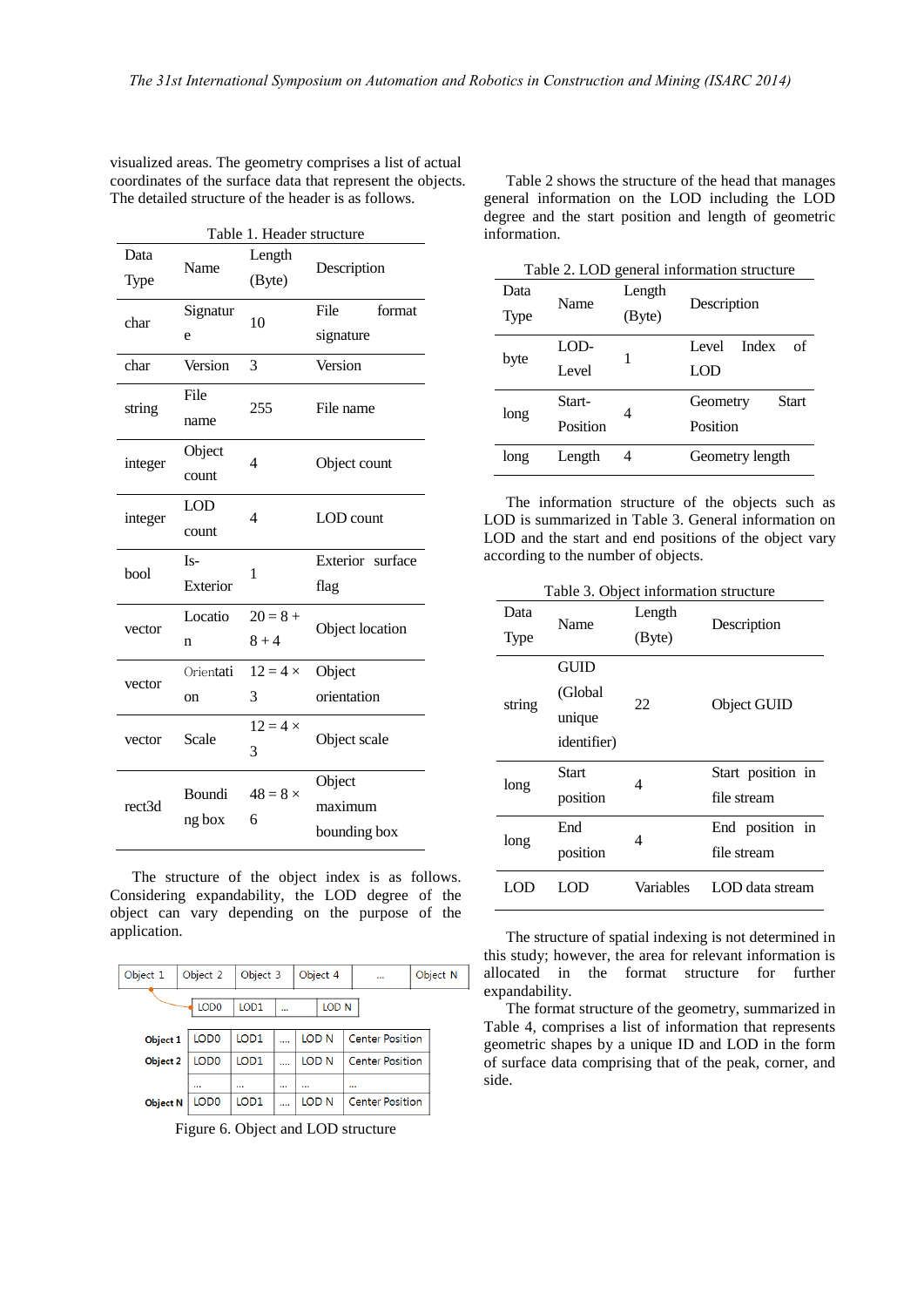| Table 4. Geometry information structure |      |                  |                  |  |  |
|-----------------------------------------|------|------------------|------------------|--|--|
| Data Type                               | Name | Length<br>(Byte) | Description      |  |  |
| string                                  | GUID | 22               | Object GUID      |  |  |
|                                         | LOD  | Variables        | LOD<br>geometry  |  |  |
| binary                                  | list |                  | information list |  |  |

**5.3 Class Design** 

On the basis of the developed format, the class structure has been designed to be object-oriented as shown in Figure 7.



Figure 7. LBSF class structure (UML)

### **5.4 Design of the Component Structure**

The component structure is demonstrated in Figure 8.



Figure 8. LBSF component structure

The main roles of each component are as follows: Object Property DB: It separately manages the attribute data based on object and divides the data into an object GUID. This object GUID has the same value as that of the GUID of the BIM object and is used when it is connected with the properties of the geometry model in the LBSF.

IFC Parser: This component loads and parses the IFD file format, using the function of IFC Gear, which is an open source.

LBSF Converter: This component performs the mesh processing on the geometry of each parsed object by LOD and simplifies the mesh.

LOD Mesh Processing: This component performs mesh processing by LOD and partially uses the functions of OpenCASCADE, which are open source.

### **6 Comparison and Verification**

With regard to the visualization performance, the proposed weight lightening method has been compared with the surface information conversion method, which has been proposed to handle information such as the file loading time, data volume, and memory usage; the method to extract the exterior surface; and the conventional method to use the IFC format.

Table 5. LOD general information structure

| Data         | Name                                                                  | Shape Type |
|--------------|-----------------------------------------------------------------------|------------|
| Sample<br>#1 | Cheongun University<br>Main and Academic<br><b>Information Center</b> |            |
| Sample<br>#2 | <b>Family Restaurants</b>                                             |            |
| Sample<br>#3 | Sungkyunkwan<br>University dormitory<br>building                      |            |

Table 6 lists the data characteristics of the samples used for performance comparison and verification. Although there are many ongoing BIM-based projects, it is practically difficult to use them as samples. Therefore, samples that have already been modeled and permitted for use in academic research have been selectively used in this study.

| Table 6. Characteristics of Used Samples |                   |             |  |  |  |
|------------------------------------------|-------------------|-------------|--|--|--|
| Type                                     | Vertex Count      | Data Volume |  |  |  |
| Sample #1                                | 15,454,362 points | 301,844 KB  |  |  |  |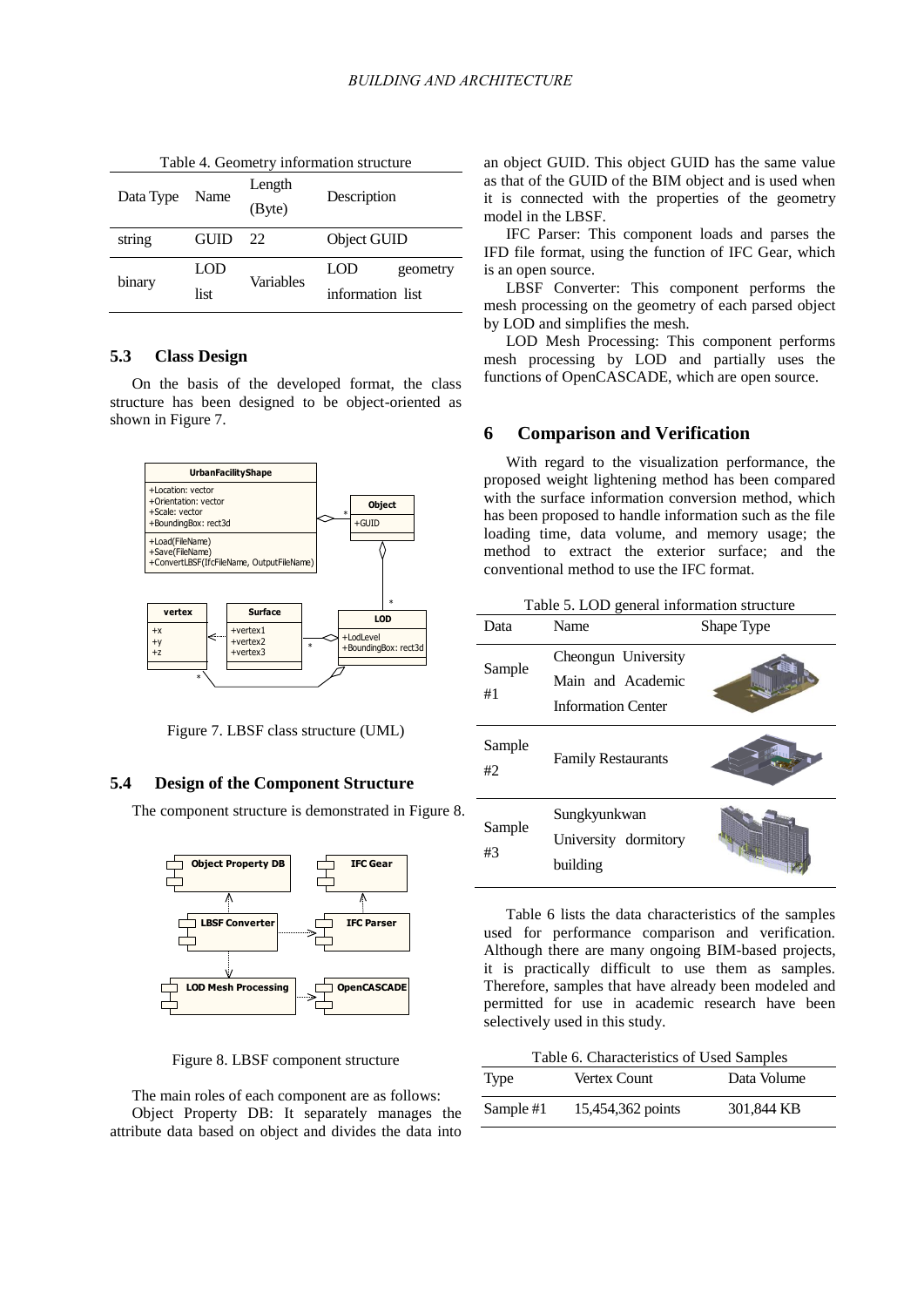| Sample #2 | 19,800,485 points  | 386,729 KB    |
|-----------|--------------------|---------------|
| Sample #3 | 643,279,768 points | 17,587,733 KB |

The proposed methods are tested with samples with regard to the loading time, memory usage, and FPS indexes, which are considered important for visualizing large-volume BIM geometry. The time of loading IFC files, which is used as the performance measurement index, includes the time required for the parsing process and mesh processing of the geometry. However, the speed is expected to increase because these stages have already been processed in the lightweight BIM geometry format. The memory usage is influenced by a certain algorithm or by the use of the data format with regard to performance improvement. It is investigated to determine the influence of the proposed methods. FPS is related to the response rate; the lower the FPS value, the more difficult it is to observe the geometric information. In general, the higher the FPS value, the easier it is to observe the geometric information. Figure 9 shows a screenshot of the prototype program operation.



Figure 9. Prototype program screenshot

The results of the performance evaluation test conducted on the samples are summarized in Table 7.

Table 7. Test results of samples (data volume, loading  $m$ amory usage,  $FPR$ 

|                               | $\mu$ and $\mu$ and $\mu$ and $\mu$ and $\mu$ and $\mu$ |       |                      |       |  |  |
|-------------------------------|---------------------------------------------------------|-------|----------------------|-------|--|--|
| <b>Format and Performance</b> |                                                         |       | Sample Sample Sample |       |  |  |
|                               |                                                         | #1    | #2                   | #3    |  |  |
|                               | Data volume (MB)                                        | 67    | 26                   | 12    |  |  |
| <b>IFC</b>                    | Loading time (second) 22.05 217.22 5.99                 |       |                      |       |  |  |
|                               | Memory (MB)                                             | 499   | 1,029                | 156   |  |  |
|                               | <b>FPS</b>                                              | 16.44 | 35.71                | 33.78 |  |  |
| <b>LBSF</b>                   | Data volume<br>MB)                                      | 32    | 213                  | 11    |  |  |

|                     | Loading time<br>(second)   | 1.28  | 8.69  | 0.44  |
|---------------------|----------------------------|-------|-------|-------|
|                     | Memory (MB)                | 177   | 890   | 75    |
|                     | <b>FPS</b>                 | 16.44 | 33.67 | 35.58 |
| LBSF<br>with        | Data volume (MB)           | 7     | 66    | 4     |
| the<br>exterio<br>r | Loading time (second) 0.30 |       | 2.59  | 0.20  |
|                     | Memory (MB)                | 56    | 286   | 43    |
| surface FPS         |                            | 42.73 | 58.14 | 64.1  |

According to the results of the quantitative performance evaluation, the data loading time of the LBSF format decreased by 95% in Sample #2. This implies that the performance was enhanced because the LBSF format performed parsing and the mesh processing in advance. The memory usage decreased by a maximum of 64% in Sample #1; the difference was insignificant in terms of the model data volume and FPS. This is because the amount of surface data required to be rendered for the two formats is constant. Therefore, the LBSF format that calculated the surface data in advance significantly improved the data loading time.

The LOD model data volume of the LBSF, which processed the exterior surface data at a level lower than that of LOD3, decreased by ~89% in Sample #1. The data loading time decreased by ~98% in Sample #2; the memory use decreased by ~88% in Sample #1; and FPS improved ~1.9 times in Sample #3. The general performance was enhanced significantly because the amount of exterior surface data to be rendered decreased.

The format performance of each sample has been analyzed in the form of graphs as shown in Figures 10 through 13. In general, when the BIM data of the IFC format are converted into the LBSF model, the loading time and memory usage rapidly decrease, whereas FPS improves. The result is consistent with the expectation prior to the experiment.



Figure 10. Samples data volume comparison of each format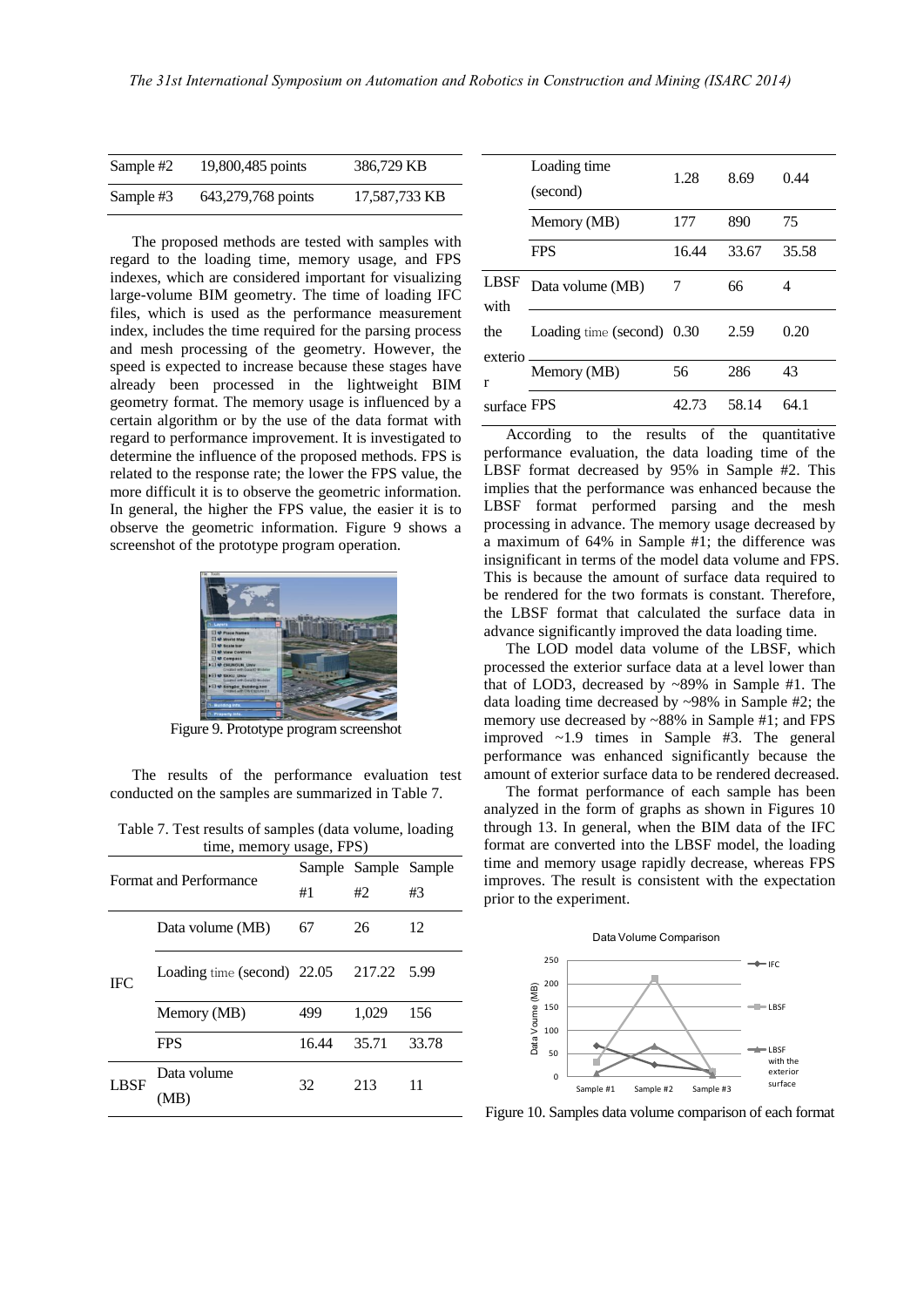

Figure 11. Samples data loading time comparison of each format



Figure 12. Samples memory usage comparison of each format



Figure 13. Samples FPS comparison of each format

### **7 Conclusion**

This study proposed a method and a format structure that represents lightweight BIM geometry objects to solve performance-related problems encountered when the geometries of numerous BIM objects are visualized using GIS, which is necessary from the building facility management perspective. Accordingly, the prototype was realized, and the effectiveness of the geometric information visualization was confirmed on the basis of performance improvement using three samples and four indexes.

The comparison and verification results indicate that it is difficult to effectively represent a large number of BIM shapes that are expressed on a large area such as GIS, when the IFC format including all the information required for modeling is used from the building facility management perspective. In this case, it is beneficial to use the format that extracts the necessary shapes and properties from the perspective of facility management. Furthermore, the performance of the proposed LBSF format is better than that of the IFC format. In particular, the LBSF format that has only the exterior surface data is more effective for rendering all the BIM objects with regard to the GIS performance. Therefore, each format should be strategically used from the user and LOD perspective.

In our future work, mesh processing, in which the exterior surface data is handled, will be improved by considering the spatial index for visualization performance improvement. Moreover, the low number of samples, which is the limitation of this study, will be improved, and studies on automatically generating various LODs, which are required for visualization using GIS, will be conducted. Furthermore, the methods for data compression and virtual memory management will be studied to develop a distributed processing method for large-volume BIM objects using GIS.

### **Acknowledgements**

This research was supported by a grant from the Strategic Research Project (Development of BIM/GIS Interoperability Open-Platform 2014) funded by the Korea Institute of Construction Technology.

#### **References**

- [1] Chang K. J. A study on the expression of lightweight-visualization about CAE/CAI data and collaboration in a network environment, Master Thesis, Chung-Ang University, 2011.
- [2] Hwang J. R., Kang T. W., and Hong C. H. A Study on the correlation analysis between IFC and CityGML for efficient utilization of construction data and GIS data, Korea Spatial Information Society, 20(5):49–56, 2012.
- [3] Kwak J. G. Theoretical study on construction of 3D data for control logic validation, Doctoral Thesis, Ajou University, 2011.
- [4] Kang T. W., Hong C. H., Hwang J. R., and Choi H. S. The external BIM reference model suggestion